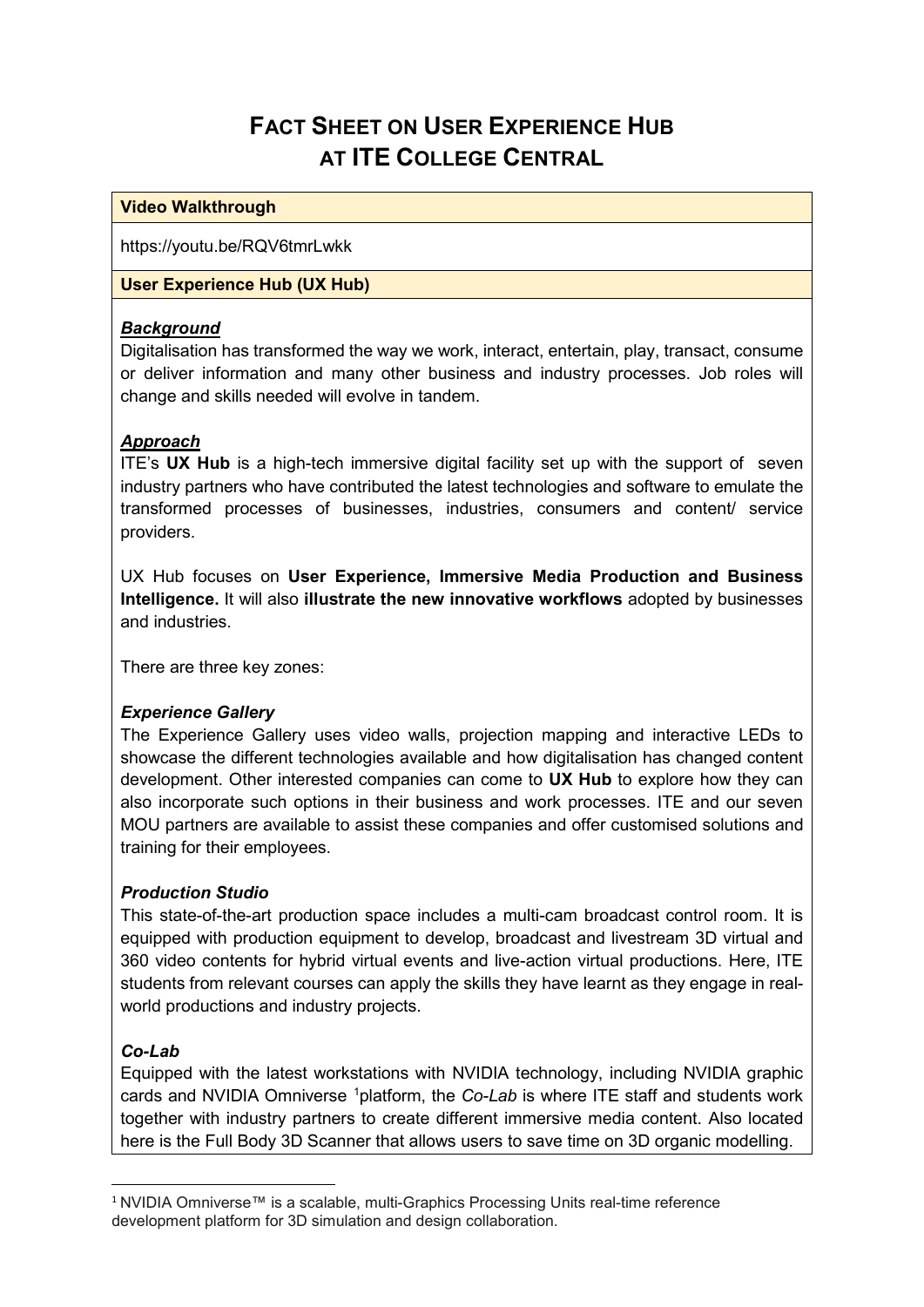#### **Courses Supported:**

- *Nitec* in Digital Animation
- *Nitec* in Video Production
- *Higher Nitec* in Motion Graphics
- *Higher Nitec* in Visual Effects
- *Higher Nitec* in Production Performance
- Work-Study Diploma in Media Communication & Digital Marketing

#### **Other Details**

**Cost of Facility** (Sponsored by MOU Partners): \$2.6 million **No. of Students Benefitting from Hub:** About 1000/year

#### **Future Plans:**

## *Launch of UX Hub Academy*

Public will be able to take up part-time courses to learn how to utilise the various technologies offered by the seven MOU partners. These include programmes from Alibaba Cloud Academy, SCash Academy, Unreal Academic Partner, Blackmagic, Cgangs and Electronics & Engineering Pte Ltd, and media-related courses by ITE's School of Design & Media.

## **COMPANY PROFILES**

## **Alibaba Cloud (Singapore) Private Limited & SCash Global**

Established in 2009, **Alibaba Cloud** (www.alibabacloud.com), the data intelligence backbone of Alibaba Group, is Asia Pacific's top, and the world's top three IaaS providers, according to tech research firm, Gartner. It is also the largest provider of public cloud services in China, according to market research company, International Data Corporation. Alibaba Cloud provides a comprehensive suite of cloud computing services to businesses worldwide, including merchants doing business on Alibaba Group marketplaces, start-ups, corporations and public services. Alibaba Cloud is the official Cloud Services Partner of the International Olympic Committee.

**SCash Global**, founded in 2017, is a business-to-business software company that lowers cost, drives revenue and harness data for Small-and-Medium-sized Enterprises and enterprise merchants. SCash continually implements forward-looking merchant solutions to better engage consumers.

## *Role in UX Hub*

Alibaba Cloud and SCash Global provided consultancy, design and sponsored hardware systems, software application and cloud services for the Experience Gallery, which will create a holistic environment featuring 3D visualisation – DATAV, AI Translation, Virtual 3D store and Short Video SDK to provide an immersive experience for viewers.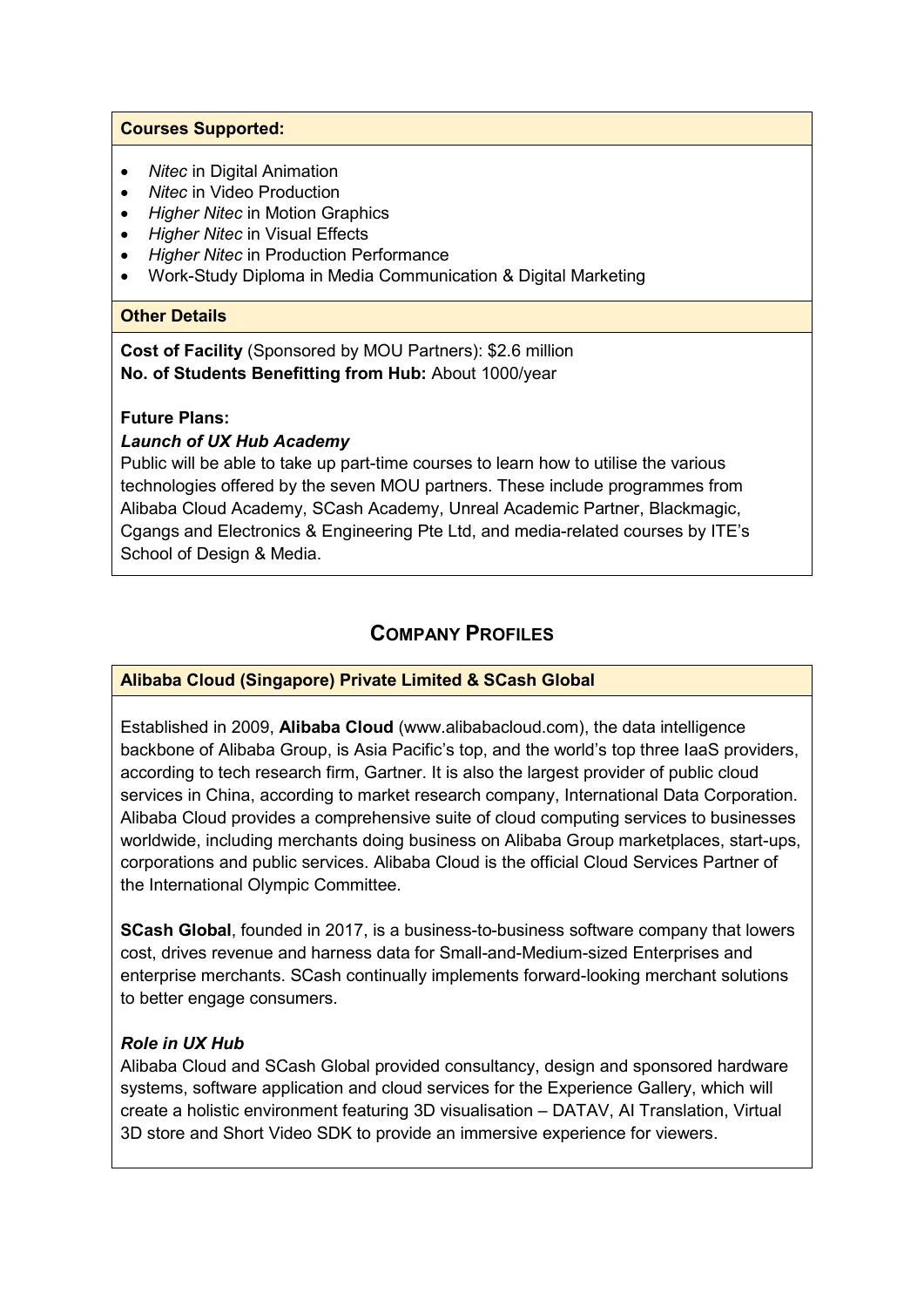#### **Blackmagic Design Asia Pte Ltd**

**Blackmagic Design** is one of the world's leading innovators and manufacturers of creative video technology. The company's philosophy is to help true creativity blossom. With extensive experiences in high-end telecine, film and post, harnessed with a real passion for perfection, Blackmagic Design envisioned truly affordable high-end quality editing workstations built upon Blackmagic Design's software and hardware. Blackmagic Design is dedicated to allowing the highest quality video to be affordable to everyone, so the post-production and television industry can become a truly creative industry.

## *Role in UX Hub*

Blackmagic Design equipped the Production Studio with a Live Production System, broadcast cameras and accessories and will provide training for ITE staff and students.

#### **Cgangs International Pte Ltd**

**Cgangs International** is a media technology turnkey solutions provider and content production company. They provide businesses with the latest broadcast technology to enhance their content creation capabilities for both physical and livestream platforms. They also offer one-stop content production solutions, new media technology production training and consultation for virtual studio facilities set-up.

#### *Role in UX Hub*

Cgangs International designed and sponsored the set-up of the 3D Virtual Studio, which includes virtual production software, 3D Full Body Scanner, Cameras & Tracking System, and audio and livestream systems. Cgangs will also provide internships to selected students, and course medals for outstanding students.

## **Electronics & Engineering Pte Ltd**

**Electronics & Engineering Pte Ltd (E&E)** is the region's leading Systems Integrator, Consultant, Specialist Contractor as well as being a Distributor and Supplier of a vast range of reputable Audio-Visual equipment since it was established in 1951.

As one of the Region's Top Audio Video Lighting Systems Integrator, Distributor & Technical Service Provider for AV & LED, our expertise spans seven decades, having completed projects of various sizes in a variety of industries both within Singapore and in the region. We serve various industries including but not limited to Cinemas & Theatres, Houses of Worship, Corporate AV, Retail & Boutiques, Clubs & Restaurants, Museums & Interactive Immersive Spaces and Sports Arenas.

## *Role in UX Hub*

E&E provided consultancy, designed and sponsored the hardware systems for the Experience Gallery, which includes a configurable LED video wall and Curved Projection System. Their flexible backend system allows for easy incorporation of interactive elements in the future. E&E will also be providing internship positions and course medals to outstanding students.